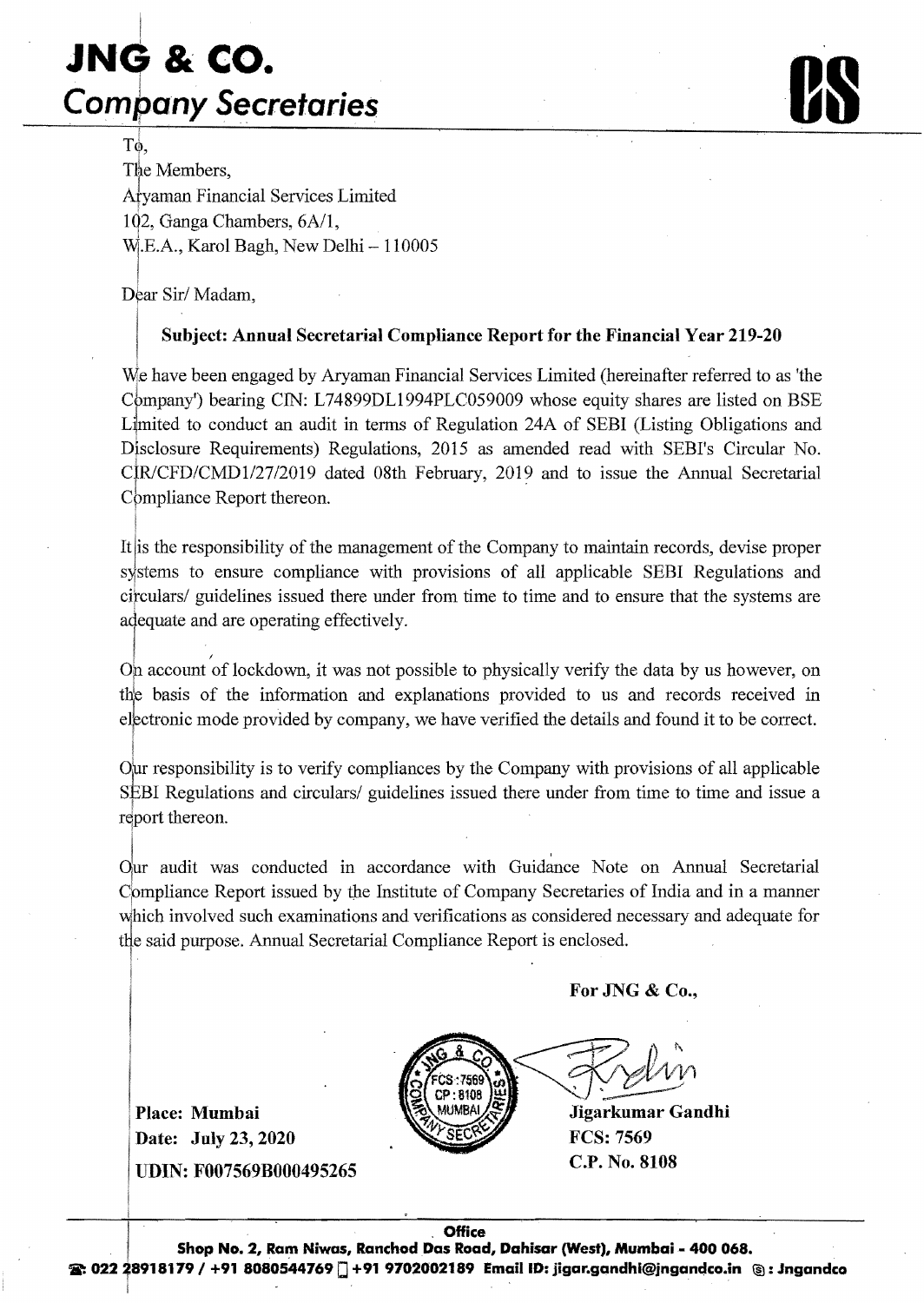## **Secretarial compliance report of Aryaman Financial Services Limited for the year ended 31st March, 2020**

Ihave examined:

- a) all the documents and records made available to us and explanation provided by Aryaman Financial Services Limited ("the listed entity"),
- b) the filings submissions made by the listed entity to the stock exchange,
- c) website of the listed entity,
- d) any other document filing, as may be relevant, which has been relied upon to make this certification, for the year ended  $31<sup>st</sup>$  March, 2020 in respect of compliance with the provisions of:
	- *1* the Securities and Exchange Board of India Act, 1992 ("SEBI Act") and the Regulations, circulars, guidelines issued thereunder; and
	- II. the Securities Contracts (Regulation) Act, 1956 ("SCRA"), rules made thereunder and the Regulations, circulars, guidelines issued thereunder by the Securities and Exchange Board of India ("SEBI");

The specific Regulations, whose provisions and the circulars, guidelines issued thereunder, have been examined, include:

- a) Securities and Exchange Board of India (Listing Obligations and Disclosure Requirements) Regulations, 2015;
- b) Securities and Exchange Board of India (Issue of Capital and Disclosure Requirements) Regulations, 2018;
- c) Securities and Exchange Board of India (Substantial Acquisition of Shares and Takeovers) Regulations, 2011;
- d) Securities and Exchange Board of India (Buyback of Securities) Regulations, 2018;
- e) Securities and Exchange Board of India (Share Based Employee Benefits) Regulations, 2014;
- 1) Securities and Exchange Board of India (Issue and Listing of Debt Securities) Regulations, 2008;
- g) Securities and Exchange Board of India ( issue and Listing of Non-Convertible and Redeemable Preference Shares) Regulations,20 13;
- h) Securities and Exchange Board of India (Prohibition of Insider Trading) Regulations, 2015;
- i) Securities and Exchange Board of India (registrars to an issue and Share Transfer Agent) Regulations, 1993, regarding act and dealing with client.
	- However, it has been observed that there were no events requiring compliance under the regulations covered under para (b), (d), (e), (f) and (g) mentioned hereinabove.

, Based on the above examination, I hereby report that, during the Review Period:

- a) circulars /guidelines issued there under
- b) The listed entity has maintained proper records under the provisions of the above Regulations and circulars/ guidelines issued thereunder insofar ppears from my/our examination of those records.